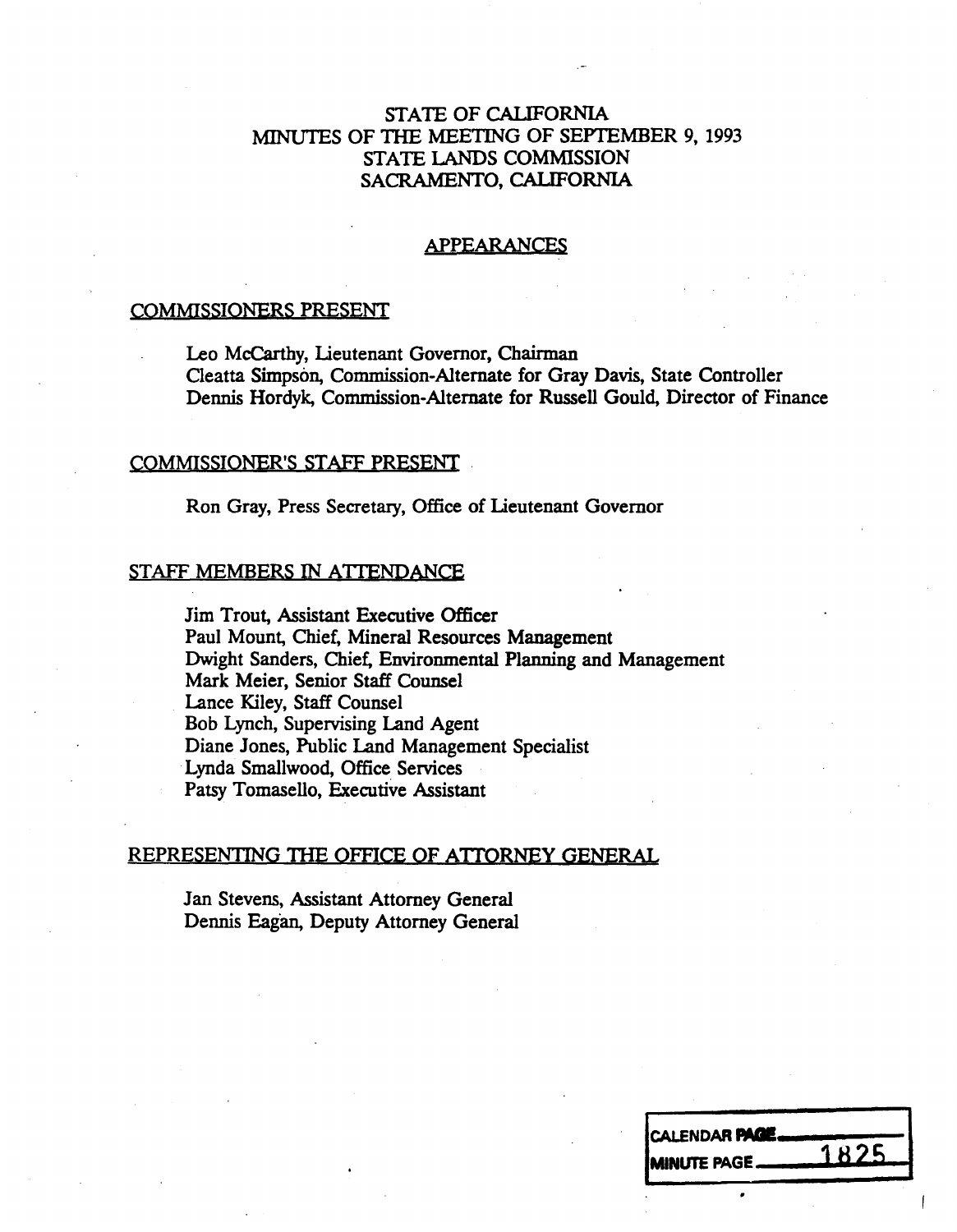# MINUTES OF THE STATE LANDS COMMISSION MEETING OF SEPTEMBER 9, 1993

The regular meeting of the State Lands Commission was called to order by Chairman Leo Mccarthy at 1:40 p.m. in Room 126 of the State Capitol, Sacramento, California.

The minutes of the meeting of July 29, 1993, were approved as presented.

CALENDAR PAGE MINUTE PAGE 1826